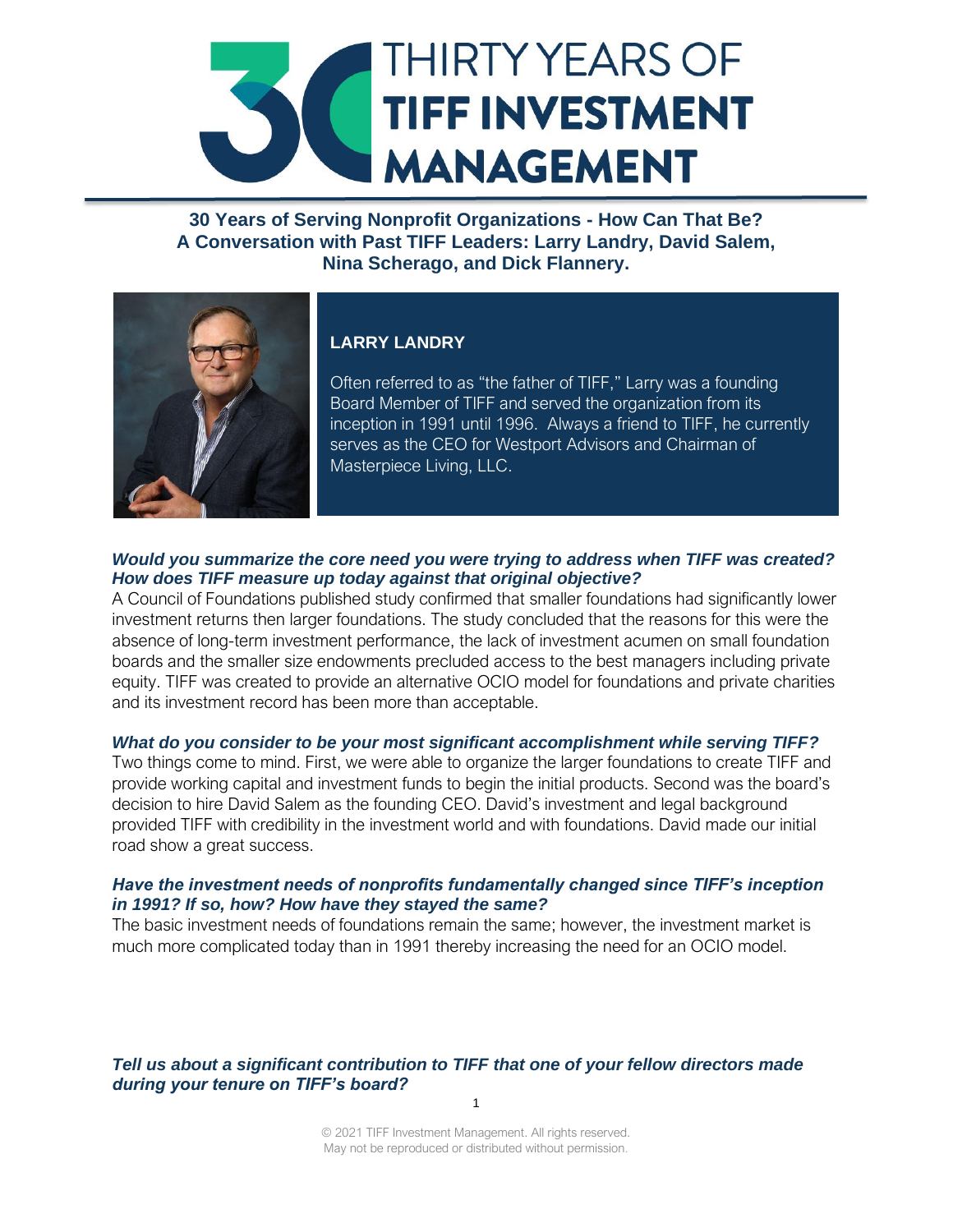It is difficult for me to select a single director. Rather, I think of the incredible leadership the founding board members played to organize, fund, and promote TIFF. Also adding CIOs from higher education to the board greatly enhanced our reputation.

#### *What was the toughest decision you had to make as a TIFF director?*

A single tough decision does not come to mind; however, as previously mentioned, recruiting, and hiring David Salem proved to be the most significant decision the board made.

#### *What is the best leadership or investment advice you have ever been given?*

In terms of investments results, time is the most significant factor contributing to returns with a welldiversified portfolio.

#### *Which TIFF director had the best wit among your colleagues when you served? Please give an example of his/her clever remarks.*

The only thing that comes to mind is David's newsletters and his tendency to compare investing with baseball. The entire board got into it, contributing to the humor and learning. It became part of TIFF's culture and made serving on the board great fun.

#### *How do you view the future of the OCIO industry and how can TIFF continue to lead in the future?*

Given today's complexities, TIFF is very well positioned to contribute as an alternative OCIO model while also offering specialized investment products. It is important that TIFF continues its educational role and provide the investment returns that promote its members' philanthropic missions.



*What do you consider to be your most significant accomplishment while serving TIFF?* Upon reflection, I think my most significant contribution to TIFF came on my first day as its founding president, and indeed the first morning of that first day, when I crafted the TIFF Credo. It had to be approved by the board, of course, and it was during the first board meeting of my presidency, unchanged from my initial draft … and unchanged since.

*Have the investment needs of nonprofits fundamentally changed since TIFF's inception in 1991? If so, how? How have they stayed the same?*

© 2021 TIFF Investment Management. All rights reserved. May not be reproduced or distributed without permission.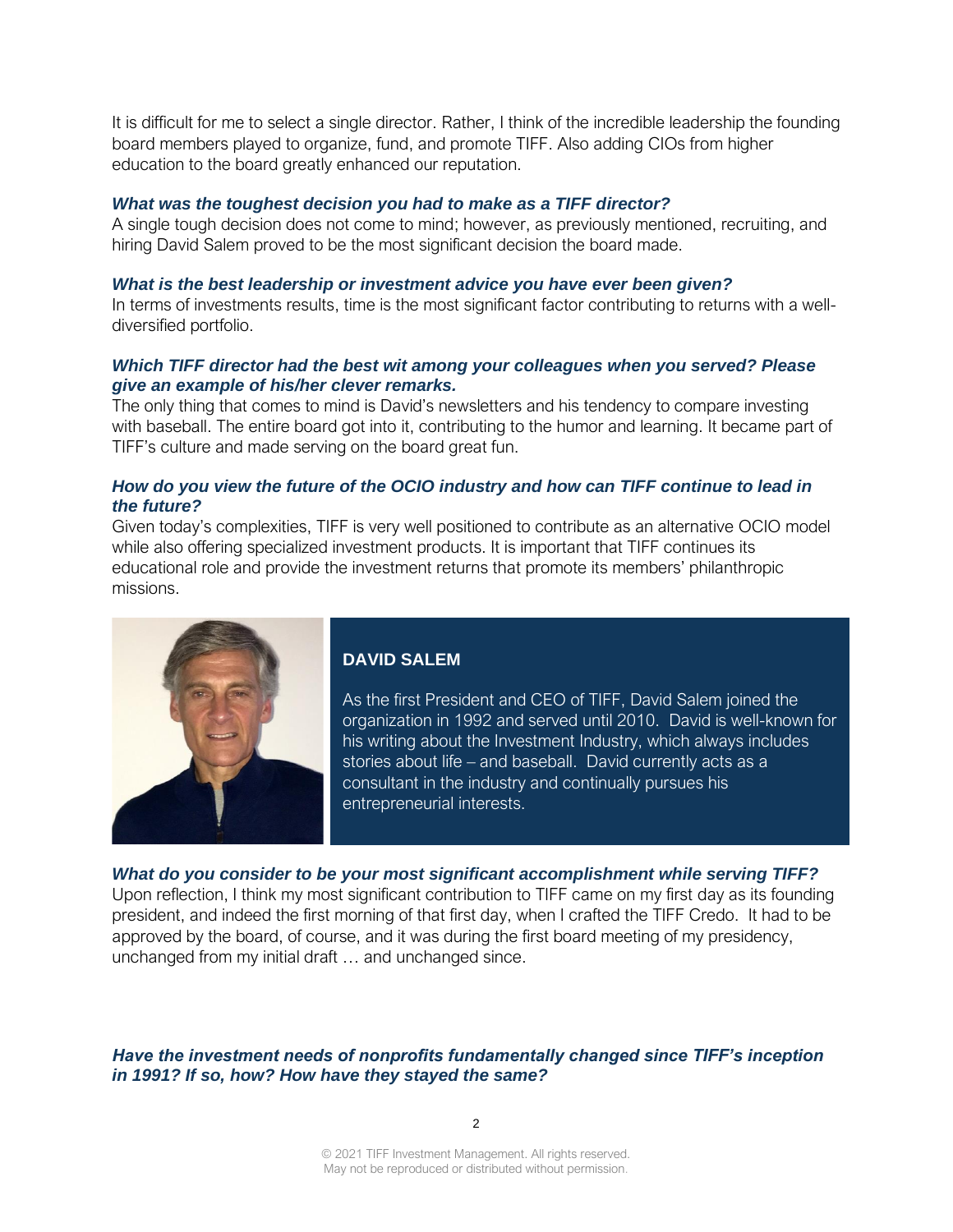I don't think the needs of non-profits as a group have changed. Alas, due primarily to the lofty returns generally produced by both US stocks and longer duration bonds since TIFF's founding, I think the wants or return expectations of non-profits, or more precisely the persons overseeing them, have changed. To a greater degree now than when TIFF launched, non-profit trustees and officers think about returns first and risk second. They ought to precisely do the reverse: define as clearly as possible the types and degrees of risk that the organizations they oversee should incur, then set return goals consistent with such risk parameters.

### *Tell us about a significant contribution to TIFF that one of your fellow directors made during your tenure on TIFF's board?*

The TIFF Advisory Services (TAS) Risk Management Committee did a superb job overseeing staff's work to craft and implement a large scale put purchase on behalf of several TIFF portfolios circa 2007-2009.

#### *What was the toughest decision you had to make as a TIFF director?*

Terminating three division heads at crucial points in their respective divisions' evolution—two for failing to adhere fully to TIFF's Credo and a third for lacking the skills and temperament needed to succeed in his post. Of course, the initial hiring of all three individuals constituted mistakes on my part, and big ones.

#### *What is the best leadership or investment advice you have ever been given?*

Focus your time and mental bandwidth on things you can control, not on things you can't.

## *Which TIFF director had the best wit among your colleagues when you served? Please give an example of his/her clever remarks.*

The late and great Carl Schafer, former Treasurer of Princeton University and a true gentleman who smiled as readily as he made others smile. I can't recall specific wisecracks but I do recall him explaining at great length exactly how Princeton's endowment outperformed other schools' during the Great Depression, with timely sales before the stock market plunged in 1929 and timely purchases as the US stock market was hitting bottom in 1942. Alas, careful research by yours truly as well as well-known investment guru Jim Grant and his team has produced essentially no evidence that Carl's account was accurate - truly riveting even if largely if not entirely untrue!

#### *How do you view the future of the OCIO industry and how can TIFF continue to lead in the future?*

The industry will likely continue to expand and will surely continue evolving, with the most innovative, adaptative and resilient OCIO firms remaining in the vanguard. The key to doing so, in my humble opinion, is to honor a time-tested principle in investing: "if it ain't broke, fix it." Happily, Kane and Jay understand this intuitively, making it probable that TIFF will be among the OCIO industry's leaders in the future just as it has been since its founding 30 years ago.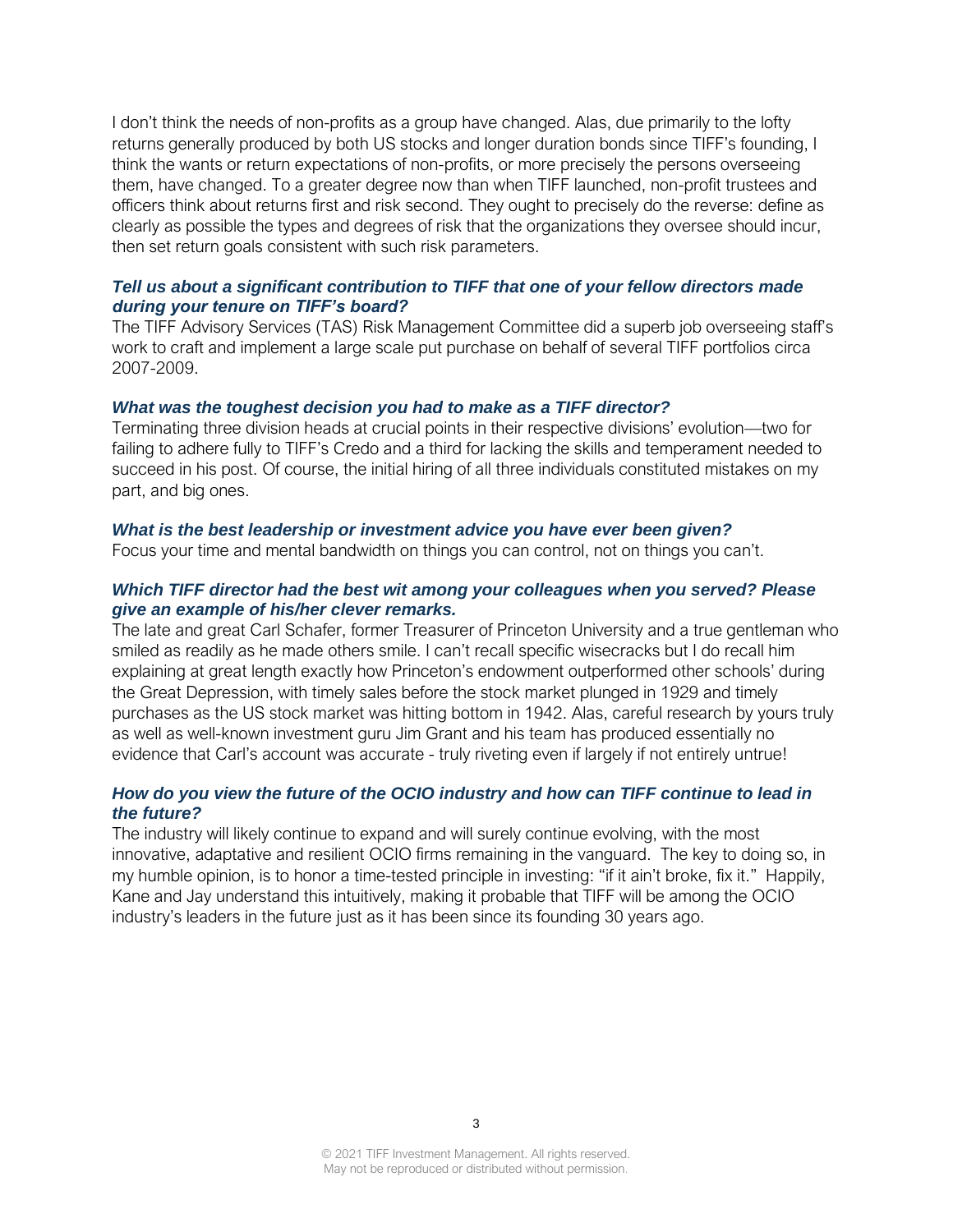

# **NINA SCHERAGO**

Nina began her service on the TIFF Board in 1998, but also became a key leader of the organization as she launched TIFF's hedge fund program. Nina left TIFF in 2012 to launch Edgehill Endowment Partners.

# *What do you consider to be your most significant accomplishment while serving TIFF?*

As a director, introducing my private equity relationships to TIFF and working with the TIFF team to obtain coveted allocations with highly sought-after managers.

As a TIFF employee, I am proudest of:

- With David Salem, I expanded the TIFF product offering and launched the hedge fund program and then was responsible for manager selection, portfolio construction and client communication for 13 years. For the 10-year period through June 30, 2012, the hedge fund program outperformed the HFRI Fund Weighted Composite by more than 200 basis points. Many clients told us it was the single best performing holding in their portfolio for the decade.
- Always doing the right thing for clients! For example, we offered clients an off-cycle and before yearend cash redemption in November 2008, anticipating many clients could be in distress after October 2008.
- Attracting key employees to TIFF. I recruited Mike Costa (with David's blessing) and Kelly Lundstrom with whom I previously worked at HHMI. Mike Costa went on to have a broad role at TIFF and stepped up to major responsibility for the comprehensive endowment strategy. I recruited Kelly Lundstrom out of "retirement" from Canada and she built the Operations team in Conshohocken. Mike and Kelly greatly contributed to building the team and processes and capability at TIFF. I also recruited Kate Powell to TIFF – converting an informational interview into a new hire. Kate Powell was greatly additive for 5 years and is enriching the foundation community as an investment professional with the Packard Foundation.
- Working closely with Dick Flannery as he took the firm mantle with David's retirement.

# *Have the investment needs of nonprofits fundamentally changed since TIFF's inception in 1991? If so, how? How have they stayed the same?*

The needs of nonprofits have not fundamentally changed. It is a tall order for institutions to earn a 5% real return and to adhere to good governance practices in their endowment oversight role.

The prominence of ESG as a consideration is a change in managing endowment portfolios. Similarly, non-profits are also asking their endowment stewards to include equity and inclusion as a consideration in manager selection.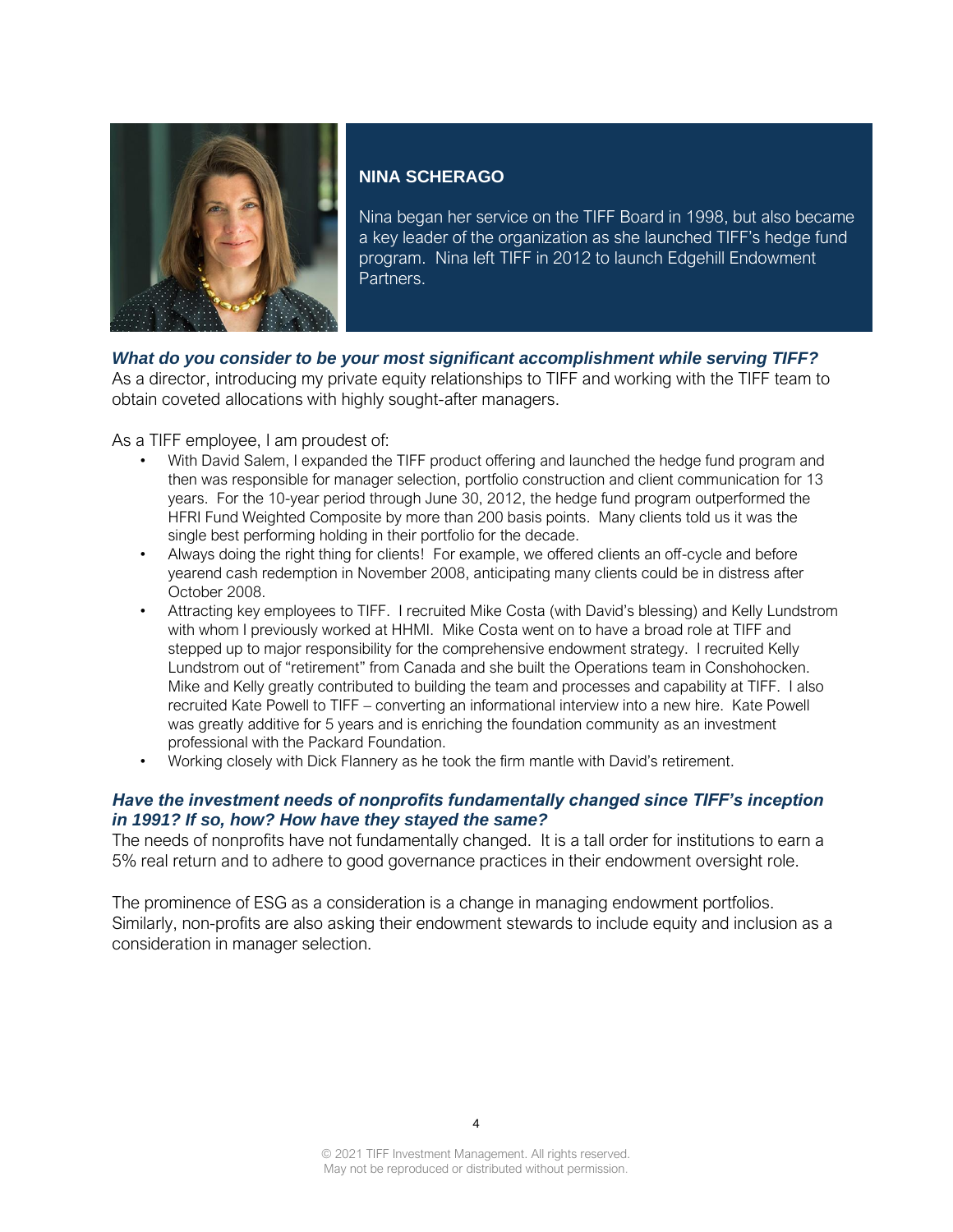## *Tell us about a significant contribution to TIFF that one of your fellow directors made during your tenure on TIFF's board?*

After about two years and 8 meetings, David Swensen succeeded in persuading other board members and staff to repurpose the TIFF's bond fund, a broad mandate fund, into a vehicle only including U.S. government bonds. Although the TIFF organization understood it would not be able to offer "value added" in its fixed income offering and the fund might cease to exist, TIFF embraced the change. After several years, the bond fund was closed.

Jack Meyer, Mark Kritzman, and later Rich Lindsey – all served on the TAS Risk Committee. The Risk Committee had a unique perch in having staff analyze various types of risks in a systematic manner. We appreciated and valued the Risk Committee's review of our white paper on the rationale for the hedge and articulation of the conditions under which we would remove the hedge. A hedging program was in place from November 2006 through October 2008.

#### *What was the toughest decision you had to make as a TIFF director?*

A single tough decision does not come to mind; building a firm and investment vehicles required constant attention to detail. During my tenure, the work always focused on building the best investment portfolio and the best team.

#### *What is the best leadership or investment advice you have ever been given?*

"To thine own self be true." – William Shakespeare and a message from my Dad

"Crisis reveals character." – David Salem

"No member of staff is too exalted to perform, when necessary, the duties of the least-senior or lowest-paid employee." – David Salem

#### *Which TIFF director had the best wit among your colleagues when you served? Please give an example of his/her clever remarks.*

We had many directors with sharp wits. The great pleasure of TIFF board gatherings was great intellectual engagement leavened by good humor and fellowship.

#### *How do you view the future of the OCIO industry and how can TIFF continue to lead in the future?*

In TIFF's early days, TIFF proselytized the superiority of a model that entailed giving discretion to an independent advisor and holding them accountable ("part-timers need not apply"). In 2021, full discretion is well accepted as a model. Demand for OCIO services is robust – and the OCIO sector's long-term success will depend on whether the sector delivers the performance. The "legal protection" rationale has contributed to outsourcing to OCIOs by corporate pension plans, but endowment and foundations will ultimately stay the course based on investment performance. My advice to TIFF is keep the product offering SIMPLE and aligned with investors. Keep "all eyes" at TIFF focused on a great result(s) for a core or small number of vehicles. And – continue the education mission!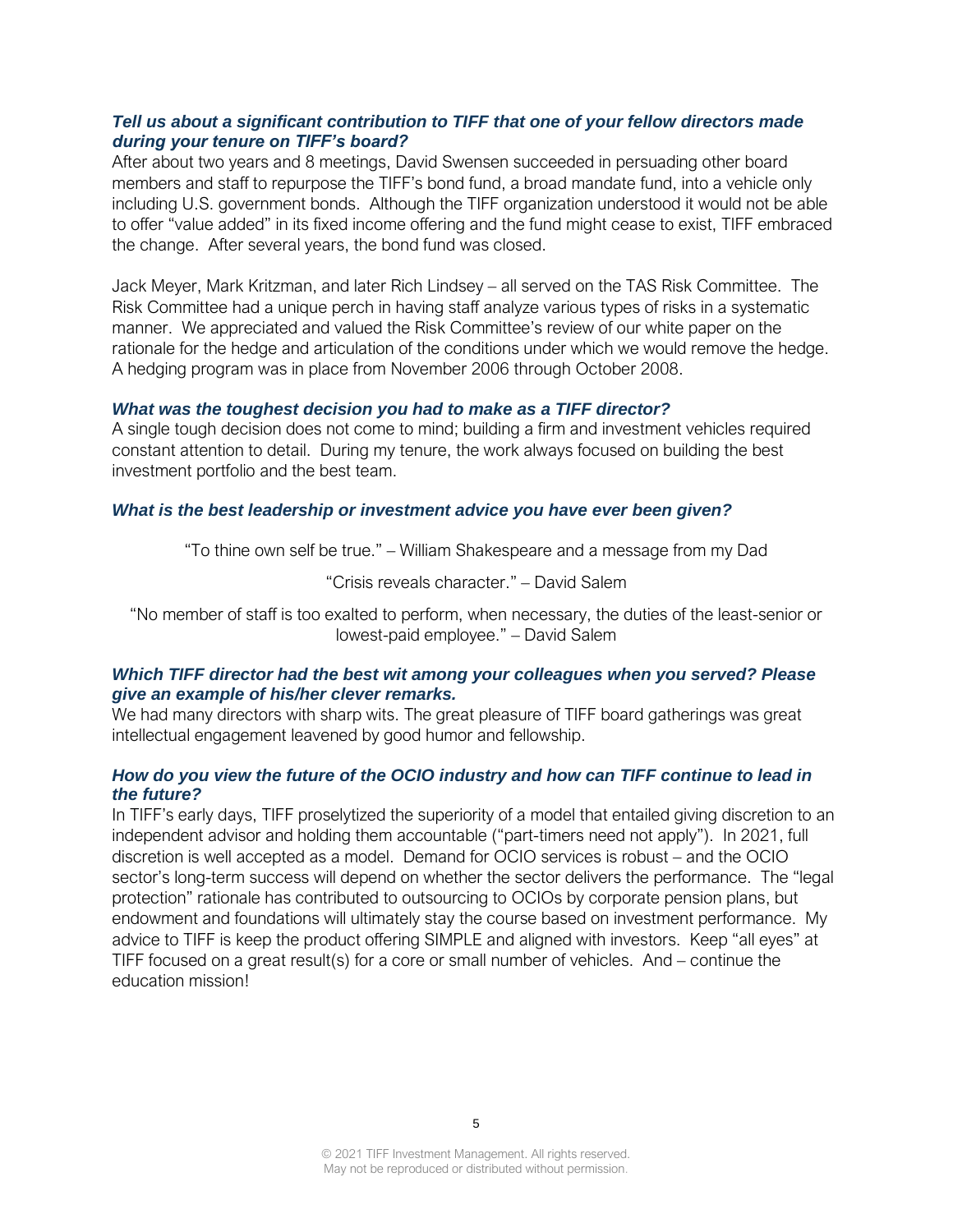

## **DICK FLANNERY**

Dick Flannery joined TIFF in 2003 and became David Salem's successor. Known for his dedication to TIFF's mission, Dick retired from TIFF in 2020 and currently serves as a Senior Advisor to the organization.

# *What do you consider to be your most significant accomplishment while serving TIFF?*

Most of the things for which I get credit at TIFF were done primarily by other folks. My main contribution was to keep TIFF laser focused on its core mission of serving non-profits that lack the resources to achieve investment excellence on their own. Among the key ways I tried to do so were: hiring talented folks for whom our mission was meaningful, keeping the Boards staffed with top notch non-profit investors, and repeating the mission statement over and over again.

## *Have the investment needs of nonprofits fundamentally changed since TIFF's inception in 1991? If so, how? How have they stayed the same?*

The core need (achieve net returns in excess of your spending) hasn't changed. The "how" has changed dramatically as new investment options and approaches have emerged, available information has exploded, and the economic landscape has shifted tectonically. TIFF has necessarily evolved and adapted and has led its members through these tumultuous developments.

# *Tell us about a significant contribution to TIFF that one of your fellow directors made during your tenure on TIFF's board?*

My tenure on the Board was quite long (17 years) and there were so many extraordinary contributions by so many directors that it is hard to single out one. But, I try to answer questions as asked, so I will cite the extraordinary work done by Collette Chilton, Scott Malpass, and Neal Triplett in working through the 2 year transition from me to Kane Brenan. So many investment firms stumble when making CEO transitions. We were all firmly committed to making sure that didn't happen at TIFF. Collette, Scott, and Neal each devoted countless hours to planning the process (way back to asking me several years ago to hire a COO and to form a management committee), executing the search, and identifying and on-boarding new CEO, Kane Brenan. TIFF's members are incredibly well-served by having boards members like them in place every day, but are especially fortunate when transitions take place.

#### *What was the toughest decision you had to make as a TIFF director?*

There were many tough decisions over 17 years, but I will again go to a transition, this time our CIO search in 2015. We had so many excellent applicants that it was challenging to narrow the field to a group of 3 finalists. It was even harder to "turn down" two highly skilled professionals and pick just one. Happily, time has shown that we got that decision right - Jay Willoughby has unarguably done an outstanding job for TIFF's members.